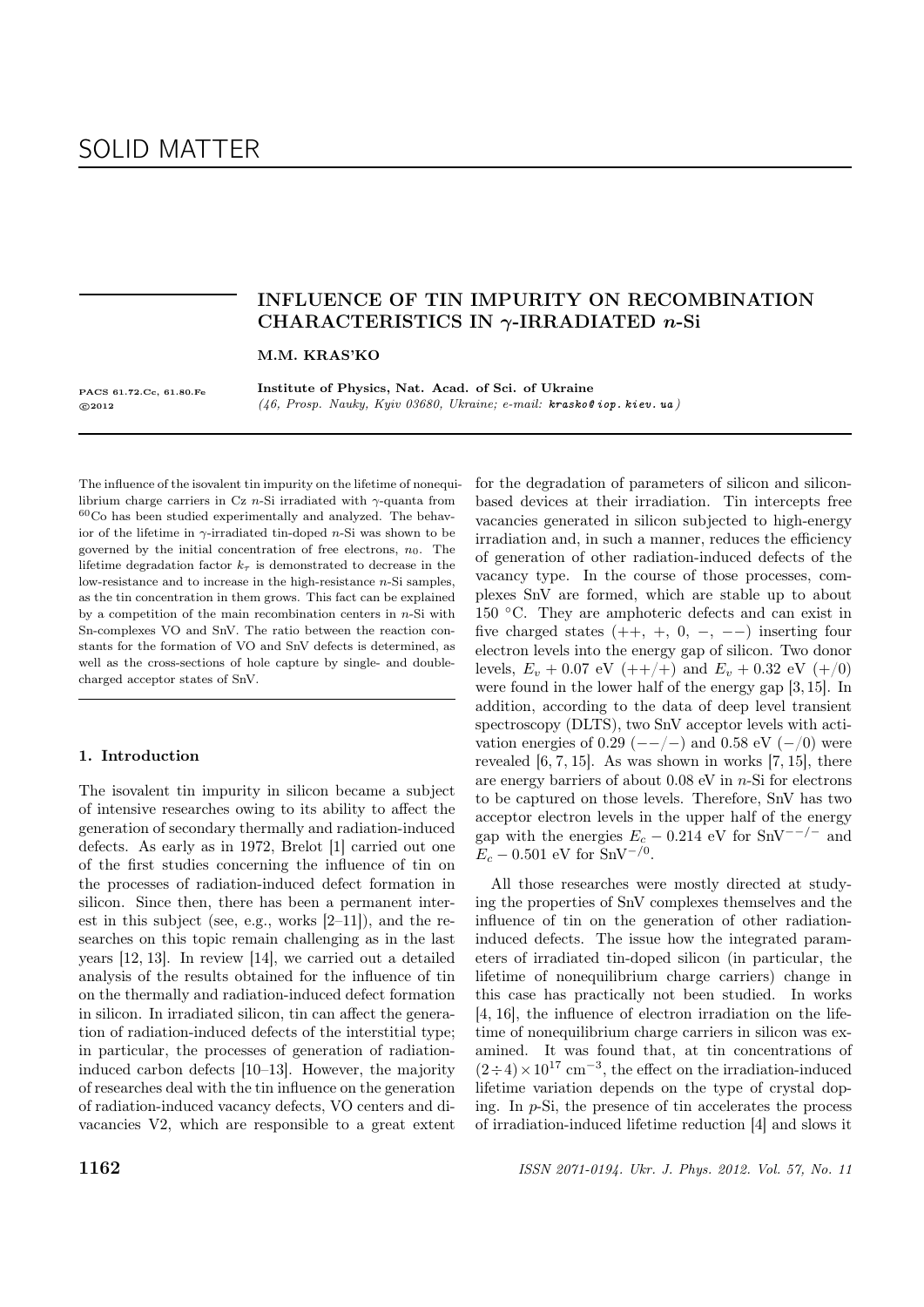down in n-Si [16]. On the other hand, it was observed in work [17] that the growth in the tin concentration from  $1.7 \times 10^{18}$  to  $6.5 \times 10^{18}$  cm<sup>-3</sup> also accelerates the charge-carrier lifetime degradation in n-Si.

This work is aimed at elucidating the influence of the tin impurity on a variation of the lifetime of nonequilibrium charge carriers in n-Si irradiated with  $\gamma$ -quanta of  ${}^{60}Co.$ 

## 2. Experimental Part

In our research, silicon samples of the  $n$  type, which were doped with tin in the course of their growing from the melt following the Czochralski method  $(Cz \ n-Si\langle Sn \rangle)$ , are used. In Table 1, the main characteristics of the examined samples – the tin, [Sn], oxygen, [O], carbon, [C], and phosphorus, [P], concentrations – are quoted. As reference samples, we used undoped  $Cz$  *n*-Si samples with similar characteristics.

Tin concentrations, which can be found in the literature while studying the radiation-induced defect formation in Si $\langle \mathrm{Sn} \rangle$ , lie in the interval  $10^{17} \div 10^{19}$  cm<sup>-3</sup>. The tin concentrations in the samples, the characteristics of which are listed in Table 1, practically covered the whole concentration range presented in the literature. Moreover, the concentration of free electrons in those samples changed in wide limits, which allowed us to have both high- and low-resistance  $Si\langle Sn \rangle$  samples.

In the experiment, we used irradiation by  $\gamma$ -quanta of <sup>60</sup>Co with the flux intensity  $J_{\gamma} \sim 10^{11} \gamma$ quantum/ $\rm cm^2/s$ . The concentrations of free electrons in the samples were determined with the use of the Hall effect, and the lifetime of nonequilibrium charge carriers from the relaxation characteristics of nonequilibrium photoconductivity under the condition of low excitation level  $(< 5\%)$ . Irradiation and measurements were carried out at room temperature.

The influence of irradiation on the recombination of nonequilibrium charge carriers in silicon was estimated using the well-known relation

$$
\frac{1}{\tau} = \frac{1}{\tau_0} + k_\tau \Phi,\tag{1}
$$

#### T a b l e 1

| Specimens                 | $[Sn], 10^{18}$ | $[O], 10^{17}$ | $[C], 10^{16}$ | $[P], 10^{15}$ |
|---------------------------|-----------------|----------------|----------------|----------------|
|                           | $\rm cm^{-3}$   | $\rm cm^{-3}$  | $\rm cm^{-3}$  | $\rm cm^{-3}$  |
| $n-Si\langle Sn-1\rangle$ | 0.2             | 7.5            | $\sim$ 7–8     | $\sim 2$       |
| $n-Si\langle Sn-2\rangle$ | 1.7             | 6.5            | < 5            | $\sim 0.1$     |
| $n-Si\langle Sn-3\rangle$ | 6.5             | 6.0            | < 5            | $\sim 0.1$     |

ISSN 2071-0194. Ukr. J. Phys. 2012. Vol. 57, No. 11  $1163$ 

where  $\tau_0$  and  $\tau$  are the lifetimes of nonequilibrium charge carriers before and after irradiation, respectively;  $\Phi$  is the irradiation dose; and  $k_{\tau}$  is the lifetime degradation factor, which is a quantitative characteristic of the silicon sensitivity to the radiation action. The experimental  $k_{\tau}$ -value for the investigated samples was determined from the linear sections in the dose dependences of the quantity  $\Delta(1/\tau) = (1/\tau - 1/\tau_0)$ . It is eligible if the concentration of radiation-induced defects, which are responsible for the variation of  $k_{\tau}$ , linearly depends on the irradiation dose, i.e. provided that the concentration of radiation-induced defects is low in comparison with the concentration of impurity atoms that participate in the generation of defects. In our experiment, this condition was satisfied.

## 3. Results and Their Discussion

## 3.1. Experimental results

The results of our research concerning the influence of the Sn impurity on the lifetime variation for nonequilibrium charge carriers in  $\gamma$ -irradiated *n*-Si are shown in Fig. 1. Here, the dose dependences of the quantity  $\Delta(1/\tau)$  for tin-doped and reference crystals are depicted. The values of lifetime degradation factor  $k_{\tau} = \Delta(1/\tau)/\Phi$ calculated from the experimental dependences in Fig. 1 and the  $n_0$ - and  $\tau_0$ -values obtained for the same samples are listed in Table 2.

From Fig. 1 and Table 2, one can see that the Sndoped n-Si samples demonstrate two qualitatively different types of  $k_{\tau}$ -behavior in comparison with the reference material. In particular, the value of  $k<sub>\tau</sub>$  in the  $n\text{-Si(Sn-1)}$  sample is lower, whereas, in the  $n\text{-Si(Sn-2)}$ and  $n-Si\langle Sn-3\rangle$  ones, on the contrary, it is higher than that in the undoped *n*-Si. Such behavior of  $k<sub>\tau</sub>$  can be not so much connected with different tin concentrations in those samples as with (or together with) the difference between the initial free electron concentrations,  $n_0$ . This hypothesis is confirmed by the fact that the relative variation of  $k_{\tau}$  in the n-Si $\langle$ Sn-2 $\rangle$  and n-Si $\langle$ Sn-3 $\rangle$  samples, which had almost identical  $n_0$ -values, was not consider-

|  | , |  | . . |  |
|--|---|--|-----|--|
|--|---|--|-----|--|

| таріе 4                                  |                                           |                    |                                                                 |
|------------------------------------------|-------------------------------------------|--------------------|-----------------------------------------------------------------|
| Specimens                                | $n_0$ , 10 <sup>13</sup> cm <sup>-3</sup> | $\tau_0$ , $\mu$ s | $k_{\tau}$ , 10 <sup>-12</sup> cm <sup>2</sup> ·s <sup>-1</sup> |
| $n-Si\langle Sn-1\rangle$                | $\sim 200$                                | $70 - 80$          | 43.1                                                            |
| $n-Si-1$                                 |                                           | $100 - 130$        | 79.8                                                            |
| $n-Si\langle Sn-2\rangle$                | 6.0                                       | $100 - 130$        | 4.4                                                             |
| $n-Si-2$                                 |                                           | $60 - 70$          | 3.0                                                             |
| $n\text{-Si}\langle\mathrm{Sn-3}\rangle$ | 7.7                                       | $50 - 60$          | 6.1                                                             |
| $n-Si-3$                                 |                                           | $70 - 90$          | 4.0                                                             |
|                                          |                                           |                    |                                                                 |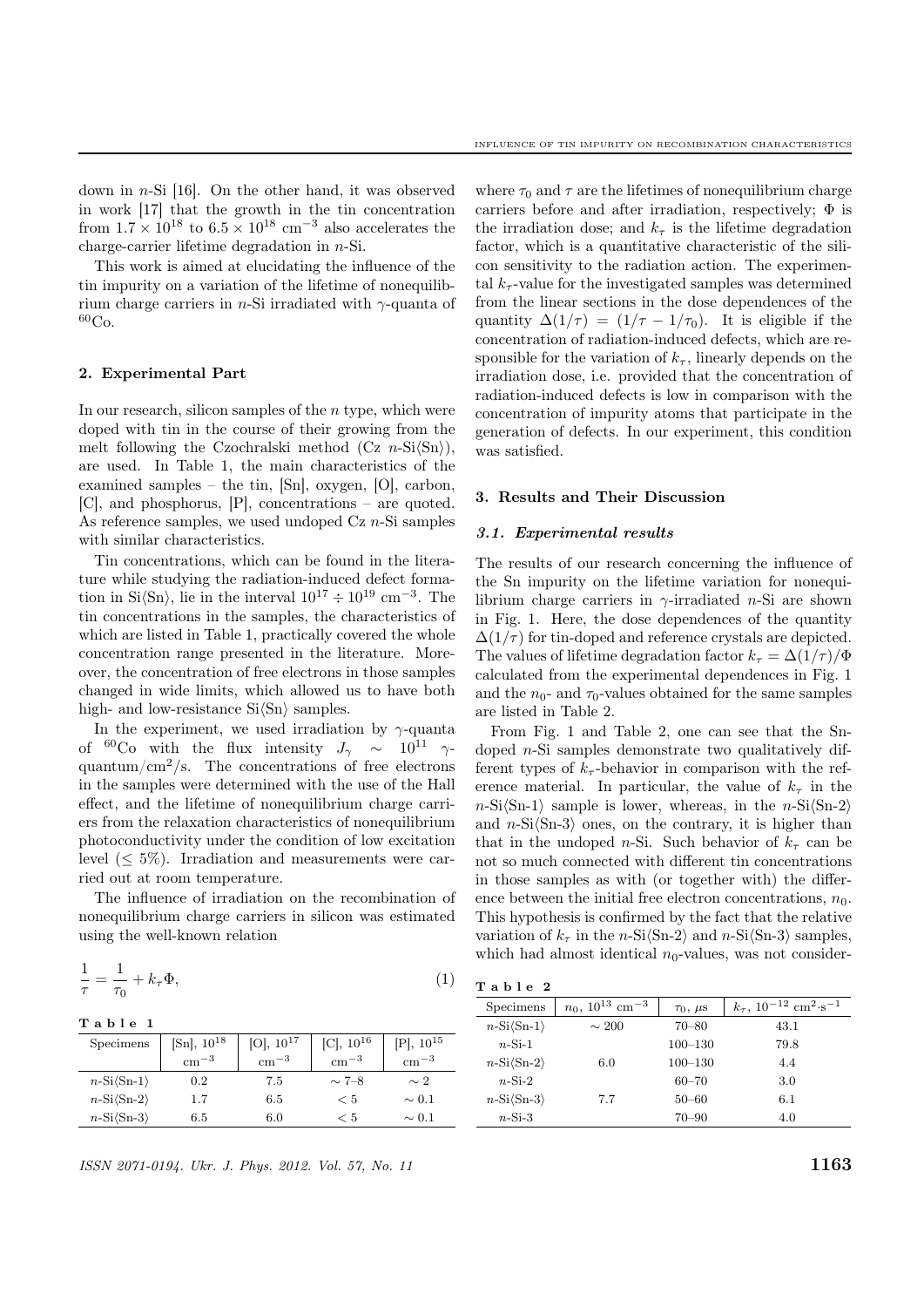

Fig. 1. Dependences of  $\Delta(1/\tau)$  on the dose of irradiation with  $\gamma$  quanta of  $^{60}\mathrm{Co}$  for Sn-doped  $n\text{-Si}$  samples. Symbols correspond to experimental data and curves show their linear approximations

able against the background of the four-fold increase in the tin concentration.

Therefore, the influence of tin on the lifetime of nonequilibrium charge carriers in  $\gamma$ -irradiated *n*-Si will be analyzed with regard for not only different tin concentrations, but also different initial concentrations of free electrons.

# 3.2. Generation kinetics for main secondary radiation-induced defects in irradiated  $n-Si\langle\mathrm{Sn}\rangle$

The main secondary radiation-induced defects that are generated in irradiated Cz  $n-Si(\text{Sn})$  are vacancy complexes VO, VP, and SnV. Therefore, the variation kinetics for the vacancy concentrations in irradiated  $n-Si\langle Sn \rangle$ is governed by the generation rate of free vacancies and the processes of vacancy capture by oxygen, phosphorus, and tin atoms,

$$
\frac{d[V]}{dt} = \lambda_V - \chi_{\text{VO}}[V][O] - \chi_{\text{VP}}[V][P] - \chi_{\text{SnV}}[V][Sn], (2)
$$

where  $\lambda_V$  is the rate of vacancy generation under irradiation; and  $\chi_{\text{VO}}$ ,  $\chi_{\text{VP}}$ , and  $\chi_{\text{SnV}}$  are the reaction constants describing the formation of VO, VP, and SnV complexes, respectively. The stationary concentration of vacancies is mainly determined by reactions between vacancies and oxygen and tin atoms, the concentrations of which are much higher than that of phosphorus. Then

$$
[V]_{st} \approx \frac{\lambda_V}{\chi_{\text{VO}}[O] + \chi_{\text{SnV}}[Sn]}.
$$
\n(3)

Accordingly, for the generation kinetics of specific vacancy defect types, we obtain

$$
\frac{d[VO]}{dt} \approx \lambda_V \left( 1 + \frac{\chi_{\rm SnV}[\rm Sn]}{\chi_{\rm VO}[O]} \right)^{-1},\tag{4}
$$

$$
\frac{d[\text{VP}]}{dt} \approx \lambda_{\text{V}} \left( \frac{\chi_{\text{VO}}[\text{O}]}{\chi_{\text{VP}}[\text{P}]} + \frac{\chi_{\text{SnV}}[\text{Sn}]}{\chi_{\text{VP}}[\text{P}]} \right)^{-1},\tag{5}
$$

$$
\frac{d[\text{SnV}]}{dt} \approx \lambda \sqrt{1 + \frac{\chi \text{vo}[O]}{\chi \text{SnV}[\text{Sn}]} } \bigg)^{-1}.
$$
\n(6)

One can see that the generation efficiencies for and, accordingly, the concentrations of specific defects depend on the concentrations of corresponding impurities and the constants of vacancy capture by them. Let us estimate how effectively tin captures vacancies in silicon in

1164 ISSN 2071-0194. Ukr. J. Phys. 2012. Vol. 57, No. 11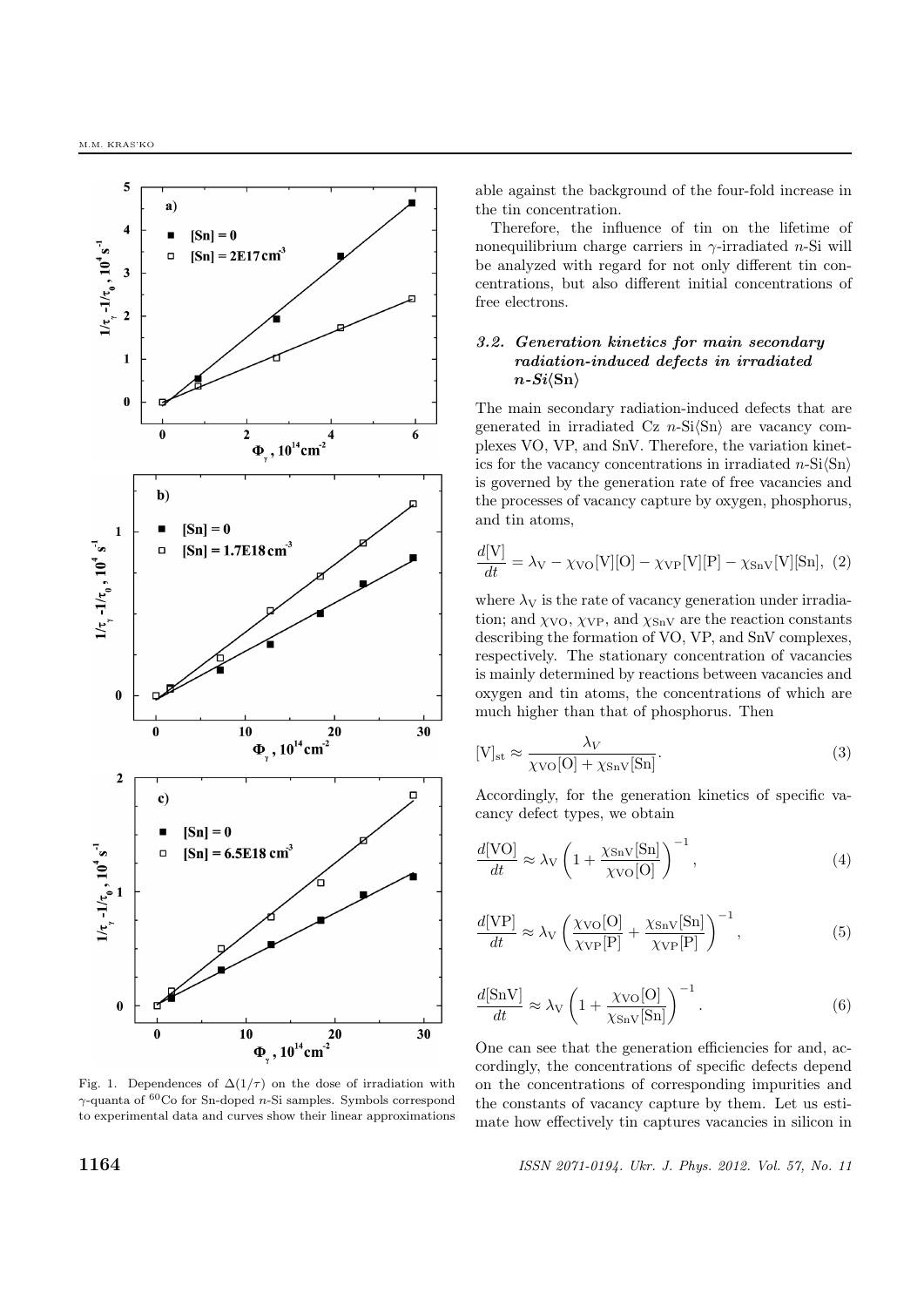comparison with other impurities (oxygen and phosphorus). Earlier, just such samples were studied using the DLTS method in works [6, 14, 17, 18] dealing with the influence of tin on the spectrum, generation efficiency, and properties at a thermal treatment of electrically active radiation-induced defects. Substituting the concentrations of the corresponding impurities from Table 1 and the experimentally measured generation efficiencies for radiation-induced defects (taken from work [6] for n- $Si\langle Sn-2\rangle$  and n-Si $\langle Sn-3\rangle$  and from work [18] for n-Si $\langle Sn-3\rangle$ 1) into expressions  $(4)$ – $(6)$ , we calculated the ratios between the reaction constants for defect generation (see Table 3).

The tabulated data testify that tin has no substantial advantage over oxygen at the vacancy capture. To some extent, it is clear, because oxygen and tin impurities in silicon are electrically neutral in the dispersed state and characterized by almost identical magnitudes of deformation charge A with the same sign (the parameter A, which characterizes the variation of silicon crystal volume owing to the action of elastic stresses that arise in silicon at impurity insertion, equals  $(1.1 \pm 0.1) \times 10^{-24}$  cm<sup>3</sup> for oxygen and  $(8 \pm 1) \times 10^{-25}$  cm<sup>3</sup> for tin [19]). The tin impurity captures vacancies in  $n\text{-Si}(Sn-1)$  up to three times more efficiently than the oxygen one does. This fact coincides with the data of works [4, 16], which were obtained for silicon with a close tin concentration. At first sight (see Table 3), an increase of the tin concentration gives rise to a reduction of the tin ability to capture vacancies. If this tendency really takes place, it can testify to a nonuniform distribution of tin at its high concentrations, because some tin atoms, which can be aggregated, do not capture vacancies. It should be noted that the ratio between the reaction constants for the generation of VP and VO centers is evaluated as  $\chi_{VP}/\chi_{VO} \approx 20$ , similarly to the results obtained in our previous [20] and other [21] researches.

# 3.3. Tin influence on the lifetime variation of nonequilibrium charge carriers in  $\gamma$ -irradiated n-Si

## 3.3.1. Main centers of nonequilibrium-charge-carrier recombination in  $\gamma$ -irradiated n-Si $\langle Sn \rangle$ and their parameters

In Sn-undoped *n*-Si irradiated with  $\gamma$ -quanta, the main recombination centers at room temperature are VO centers [20,21]. Therefore, for the lifetime of nonequilibrium

ISSN 2071-0194. Ukr. J. Phys. 2012. Vol. 57, No. 11  $1165$ 

charge carriers, we may write down

$$
\frac{1}{\tau} - \frac{1}{\tau_0} = \frac{1}{\tau_{\text{VO}}},\tag{7}
$$

where  $\tau_{\rm VO}$  is the lifetime of nonequilibrium charge carriers associated with the presence of VO centers. The generation of SnV defects in irradiated n-Si doped with Sn affects the lifetime decrease for nonequilibrium charge carriers both owing to a reduction of the generation efficiency of VO centers and due to the contribution of SnV's themselves,

$$
\frac{1}{\tau} - \frac{1}{\tau_0} = \frac{1}{\tau_{\text{VO}}^{\text{Sn}}} + \frac{1}{\tau_{\text{SnV}^{-/0}}} + \frac{1}{\tau_{\text{SnV}^{--/-}}},\tag{8}
$$

where  $\tau_{\text{VO}}^{\text{Sn}}, \tau_{\text{SnV}^-}/\text{o}$ , and  $\tau_{\text{SnV}^-}/\text{o}$  are the lifetimes of nonequilibrium charge carriers determined by VO centers in  $n-Si\langle Sn \rangle$  and one- and two-charged acceptor states of the SnV defect, respectively. In our case, namely *n*-Si, a low excitation level  $(\Delta n \ll n_0)$  and the recombination levels VO ( $E_c - 0.17$  eV), SnV<sup>--/-</sup>  $(E_c - 0.21 \text{ eV})$ , and SnV<sup>-/0</sup> ( $E_c - 0.50 \text{ eV}$ ) are located in the upper half of the energy gap. Hence, the lifetime of nonequilibrium charge carriers is determined by the lifetime of holes, and the following expression is valid for each of recombination centers:

$$
\tau_{\rm i} = (\sigma_{\rm i} v_{\rm p} N_{\rm i})^{-1} \left[ 1 + \frac{N_{\rm c} \exp(-E_{\rm i}/\mathrm{k} \mathrm{T})}{n_0} \right]. \tag{9}
$$

Here,  $\sigma_i$  is the transverse cross-section of hole capture by the *i*-th recombination center,  $v_p$  the thermal hole velocity,  $N_i$  the concentration of the *i*-th center,  $E_i$  the electron level depth at the i-th recombination center reckoned from the conduction band bottom, and  $N_c$  the effective density of states in the conduction band. From Eq. (1), taking Eqs.  $(7)-(9)$  into account, we obtain

$$
k_{\tau} = \sum_{i} \sigma_{i} v_{p} \eta_{i} \left[ 1 + \frac{N_{c} \exp(-E_{i}/kT)}{n_{0}} \right]^{-1}, \qquad (10)
$$

where  $\eta_i = N_i/\Phi$  are the center generation efficiencies

In expression (10), the only unknown parameters, which we must know to analyze the tin influence on the change of hole lifetime in irradiated  $n-Si$ , are the transverse cross-sections  $\sigma_p$  of hole capture at SnV<sup>-/0</sup>

T a b l e 3

| Specimens                 | $\chi_{\text{SnV}}/\chi_{\text{VO}}$ | XVPXVO    |
|---------------------------|--------------------------------------|-----------|
| $n-Si\langle Sn-1\rangle$ | $\sim$ 3                             | $\sim 20$ |
| $n-Si\langle Sn-2\rangle$ | $\sim$ 1                             |           |
| $n-Si\langle Sn-3\rangle$ | $\sim 0.8$                           | _         |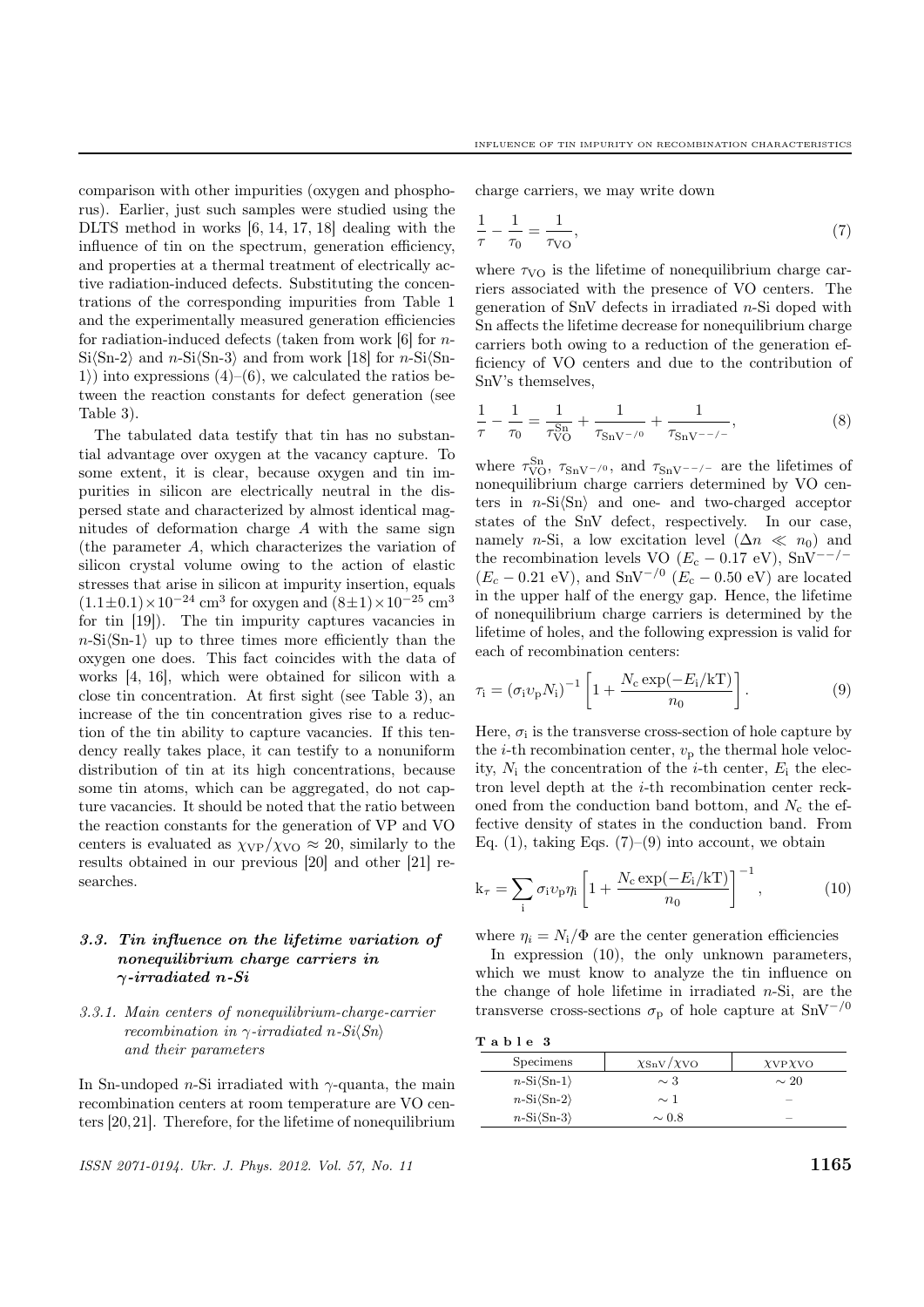

Fig. 2. Experimental (symbols) and calculated (solid curves) dependences of  $k_{\tau}$  on the free electron concentration for the  $\gamma$ irradiated n-Si and n-Si $\langle$ Sn-3 $\rangle$  samples. Solid curves correspond to the VO contribution for  $n$ -Si and the cumulative contribution by the components SnV<sup>-/0</sup> (1), VO (2), and SnV<sup>-/-</sup> (3) for n- $Si(Sn-3)$ 

and SnV<sup>-/-</sup>. For their determination, let us use the  $k_{\tau}$ values obtained experimentally (Table 2) and calculate the generation efficiency for VO and SnV defects with the help of formulas (4) and (6). The ratio between the reaction constants of defect generation,  $\chi_{\text{SnV}}/\chi_{\text{VO}}$ , is taken from Table 3 for each material. Earlier [20], we determined the transverse cross-section of hole capture by VO centers,  $\sigma_{\text{VO}} \approx 2.5 \times 10^{-13} \text{ cm}^2$ , and the efficiency of free vacancy generation in  $n$ -Si at  $\gamma$ -irradiation,  $\lambda_V \approx 4 \times 10^{-4}$  cm<sup>-1</sup>. Then, with the help of expressions (10), we obtain the transverse cross-sections of hole capture at  $\text{SnV}^{-1/0}$  and  $\text{SnV}^{-1/0}$ . The corresponding values for those quantities are quoted in Table 4.

The data in Table 4 testify that the cross-sections of hole capture at SnV defects are a little smaller in comparison with that for VO centers. In  $n-Si$ , the complex SnV is an acceptor, whereas the calculated  $\sigma_{\rm p}$ -values better correspond to the hole capture by a neutral defect. However, in works [7, 15], it was shown that, in n-Si, there are energy barriers of about 0.08 eV for the electron capture on the SnV levels. Similar barriers may exist for the hole capture as well. Then the dependence of  $\sigma_{\rm p}$  on the temperature T is described by the expression  $\sigma_{\rm p} = \sigma_0 \exp(-\Delta E/kT)$ . Supposing that  $\sigma_0 = 2.5 \times 10^{-13}$  cm<sup>2</sup> for SnV<sup>-/0</sup> (the same value as  $\sigma_p$ for  $VO<sup>-/0</sup>$ , we obtain that the energy barrier for the hole capture at a single-charged state of the SnV defect equals  $\Delta E \approx 0.14$  eV.

## 3.3.2. Analysis of the Sn influence on the lifetime of nonequilibrium charge carriers in  $\gamma$ -irradiated n-Si $\langle Sn \rangle$

With the help of expression (10) and applying the values  $\sigma_p$  and  $\eta_i$  obtained for defects, we calculated the dependence of  $k_{\tau}$  on the free electron concentration  $n_0$  for each material. In Fig. 2, the dependences  $k_{\tau}(n_0)$  for the  $\gamma$ -irradiated n-Si and n-Si $\langle$ Sn-3 $\rangle$  samples – the latter is characterized by the highest tin concentration – in the range of free electron concentration  $n_0 = (6 \times 10^{13} \div 2 \times 10^{15})$  cm<sup>-3</sup> are exhibited. We took into account that the main recombination centers in n-Si are VO centers and that the lifetime degradation in Sn-doped  $n-Si$  is determined by the cumulative contribution of  $\text{SnV}^{-/0}$ ,  $\text{SnV}^{--/-}$ , and VO. From Fig. 2, one can see that the relative variation of  $k<sub>\tau</sub>$  in the tin-doped and reference  $n-Si$  samples depends on the initial concentration of free electrons. In the highresistance section  $(n_0 < 2 \times 10^{14} \text{ cm}^{-3})$ , the  $k_{\tau}$ -values are larger for the Sn-doped  $n-Si$  sample in comparison with the reference one. In the low-resistance section  $(n_0 > 2 \times 10^{14} \text{ cm}^{-3})$ , the inverse situation is observed. Therefore, let us consider the influence of different tin concentrations on the lifetime degradation factor for the maximum  $(n_0 = 2 \times 10^{15} \text{ cm}^{-3})$  and minimum (  $n_0 = 6 \times 10^{13}$  cm<sup>-3</sup>) values of free electron concentration. The corresponding results are depicted in Figs. 3 and 4, respectively. One can see that the tin impurity reduces the lifetime degradation in the low-resistance  $n$ -Si sample (Fig. 3, curve  $1$ ) and increases it in the highresistance one (Fig. 4, curve 1). Moreover, those processes run more efficiently in samples with higher tin concentrations. Let us analyze the results presented in Figs. 2 to 4 from the viewpoint of the tin-related effect.

A. High-resistance  $n-Si(\text{Sn})$  As is seen from Fig. 2 (curve 1) and Fig. 4 (curve 4), the main recombination center in the high-resistance Sn-doped  $n$ -Si sample is SnV<sup> $-/-0$ </sup>. Then, from Eq. (10), we obtain

$$
k_{\tau} \approx \sigma_p^{SnV^{-/0}} v_p \eta_{SnV^{-/0}}.\tag{11}
$$

In this case, tin can affect  $k<sub>\tau</sub>$  owing to a change in the efficiency of the SnV defect generation. Namely, the in-

T a b l e 4

| 1 u v 1 v 1              |                 |                                    |
|--------------------------|-----------------|------------------------------------|
| Specimens                | Defect          | $\sigma_{\rm p}$ , cm <sup>2</sup> |
| $n-Si$                   | $\rm{VO}^{-/0}$ | $\sim 2.5 \cdot 10^{-13}$          |
|                          | $VO^{-/0}$      | $\sim 2.5 \cdot 10^{-13}$          |
| $n-Si\langle Sn \rangle$ | $SnV^{--/-}$    | $\sim 5 \cdot 10^{-15}$            |
|                          | $SnV^{-/0}$     | $\sim 1 \cdot 10^{-15}$            |

**1166** ISSN 2071-0194. Ukr. J. Phys. 2012. Vol. 57, No. 11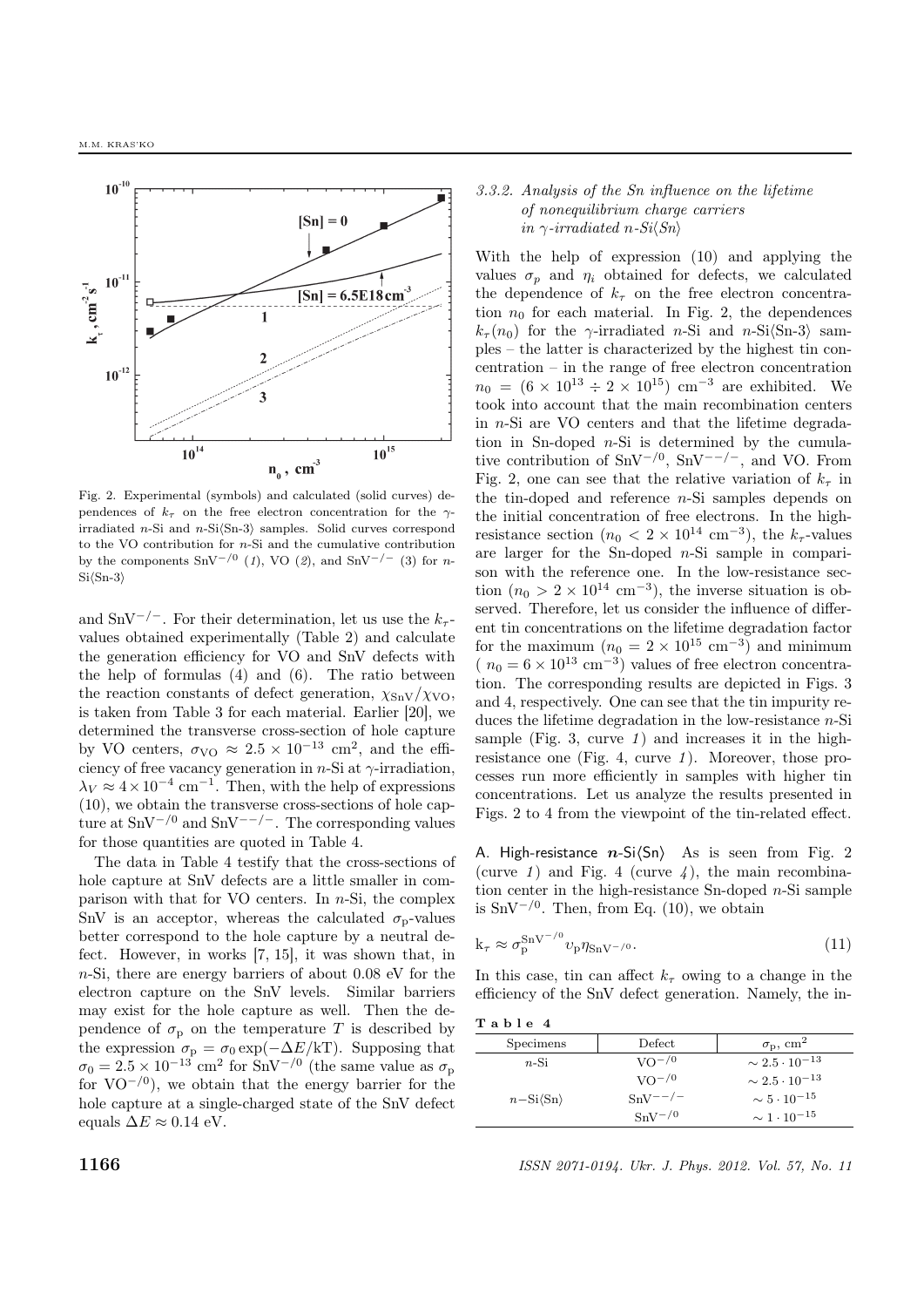

Fig. 3. Calculated dependence of  $k<sub>\tau</sub>$  on the tin concentration for the  $\gamma$ -irradiated low-resistance n-Si $\langle$ Sn-3 $\rangle$  sample (1) and its components: VO (2), SnV<sup>--/-</sup> (3), and SnV<sup>-/0</sup> (4). Points correspond to experimental data

crease in the tin concentration stimulates the growth of the SnV generation efficiency (see expression (6)) and, accordingly, the increase of  $k_{\tau}$ , which is demonstrated in Fig. 4 (curve  $1$ ). Comparing the absolute values of  $k_{\tau}$  for the reference and tin-doped *n*-Si samples  $(n_0 = 6 \times 10^{13} \text{ cm}^{-3} \text{ for both of them}),$  we see that the corresponding values are close to each other, although the lifetime degradation in the Sn-doped  $n$ -Si develops a bit quicker (Figs. 1,b, 2, and 4). This result can be explained by the fact that, owing to a deeper level location in the silicon energy gap, the electron population of the SnV<sup>−</sup>/<sup>0</sup> level (the main recombination center in Sndoped  $n-Si$ ) at room temperature is approximately by two orders of magnitude higher than that of the VO one (the main recombination center in Sn-undoped  $n-Si$ ), the latter being characterized by an equivalently larger crosssection of hole capture (Table 4). At  $n_0 < 6 \times 10^{13}$  cm<sup>-3</sup>, the ratio between  $k_{\tau}$ -values in the tin-doped and reference n-Si samples has to grow, because the electron population of the  $\text{SnV}^{-/0}$  level remains constant, whereas that of the VO level decreases. In Fig. 2, this tendency is already observable.

B. Low-resistance  $n-Si(\text{Sn})$  As the concentration of free electrons,  $n_0$ , grows, the electron populations of  $SnV^{--/-}$  and VO levels increase, as well as their relative contributions to the hole recombination process (Fig. 2). Accordingly, the  $k_{\tau}$ -value in Sn-doped *n*-Si turns out smaller than that in Sn-undoped  $n-Si$ , irrespective which





Fig. 4. The same as in Fig. 3, but for the  $\gamma$ -irradiated highresistance  $n\text{-Si}(\text{Sn})$ 

of defects, SnV or VO, plays the role of main recombination center. It is so, because tin and oxygen atoms are competing vacancy sinks at the vacancy generation, and, in addition, the both levels of the SnV defect have smaller hole capture cross-sections. The above is illustrated in Fig. 3, where the influence of tin on  $k_{\tau}$  in the  $\gamma$ -irradiated *n*-Si $\langle$ Sn $\rangle$  sample with the free electron concentration  $n_0 = 2 \times 10^{15}$  cm<sup>-3</sup> is shown. In this case, the main recombination defects are VO centers. Therefore, from Eq. (9), we obtain

$$
k_{\tau} \approx \sigma_{p}^{\rm VO} v_{p} \eta_{\rm VO} \left[ 1 + \frac{N_{\rm c} \exp(-E_{\rm VO}/k \rm T)}{n_{0}} \right]^{-1}.
$$
 (12)

From Eq. (12), one can see that the behavior of  $k<sub>\tau</sub>$  is governed only by the efficiency of VO center formation. The increase in the tin concentration reduces the efficiency of VO center generation (see expression (4)) and, as a result,  $k_{\tau}$  (Fig. 3, curve 1).

### 4. Conclusions

Having studied the influence of the isovalent tin impurity within the concentration interval  $(0.2 \div 6.5) \times 10^{18}$  cm<sup>-3</sup> on the lifetime variation of nonequilibrium charge carriers in  $\gamma$ -irradiated *n*-Si, the following results were obtained and the following facts were established.

1) The behavior of the lifetime in Sn-doped  $n$ -Si irradiated with  $\gamma$ -quanta of <sup>60</sup>Co depends on the initial concentration of free electrons. As the tin concentration grows, the lifetime degradation factor was shown to decrease in low-resistance and increase in high-resistance n